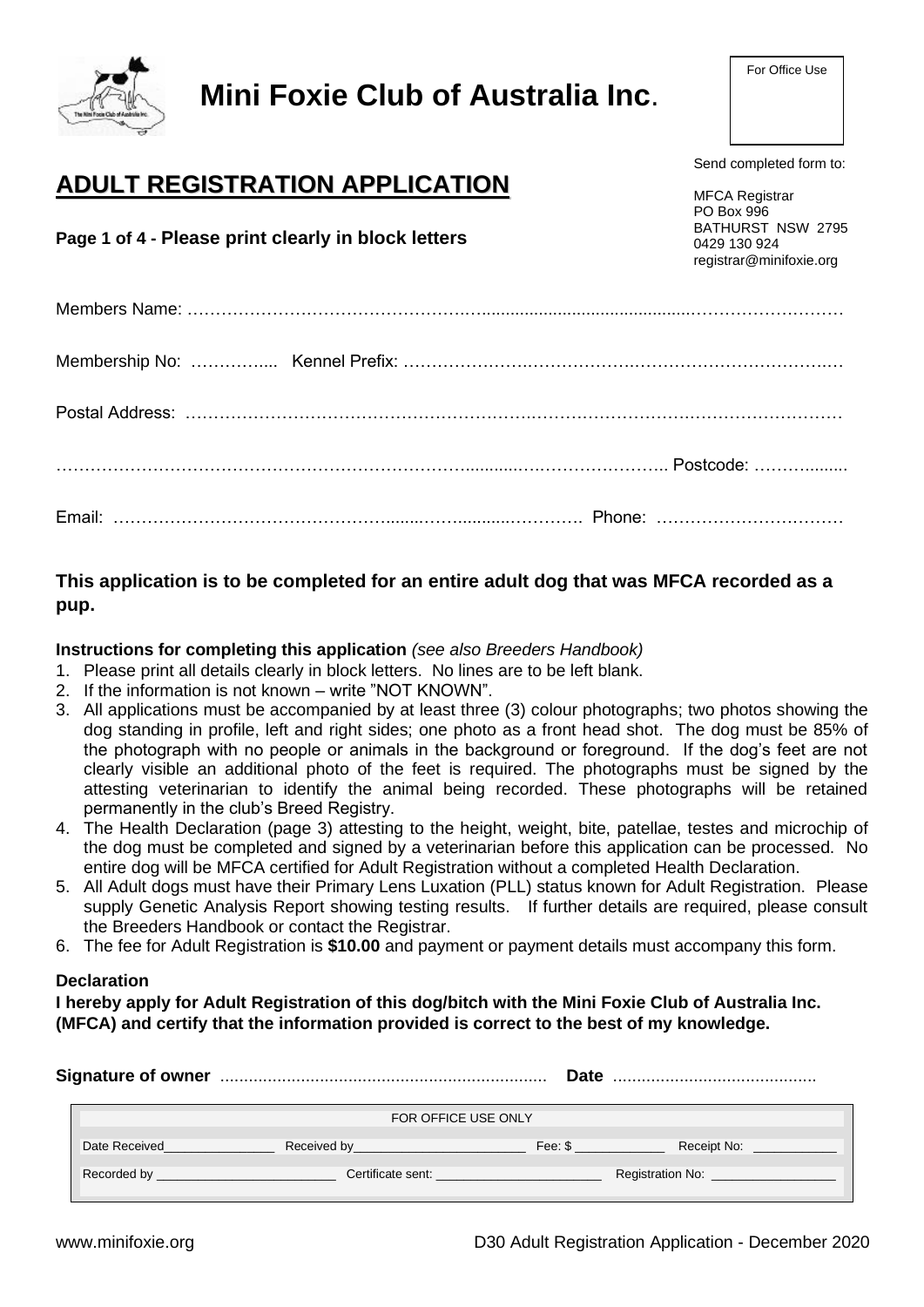## **ADULT REGISTRATION APPLICATION**

### **Page 2 of 4 - Please print clearly in block letters**

| <b>Registered Name of Puppy Recorded Dog/Bitch</b>                                                          |  |  |  |  |  |
|-------------------------------------------------------------------------------------------------------------|--|--|--|--|--|
|                                                                                                             |  |  |  |  |  |
|                                                                                                             |  |  |  |  |  |
| <b>Sex:</b> (please circle) Male<br>Female                                                                  |  |  |  |  |  |
| <b>Desexed:</b> (please circle) YES<br>NO <sub>1</sub><br>Natural Bobtail: (please circle) YES<br><b>NO</b> |  |  |  |  |  |
| <b>Colour:</b> (please circle) Black/White<br>Black/Tan/White<br>Tan/White                                  |  |  |  |  |  |
| Number of photos submitted:                                                                                 |  |  |  |  |  |
| Genetic Analysis Report Certificate showing PLL testing results submitted:<br><b>NO</b><br><b>YES</b>       |  |  |  |  |  |
|                                                                                                             |  |  |  |  |  |
|                                                                                                             |  |  |  |  |  |
|                                                                                                             |  |  |  |  |  |
|                                                                                                             |  |  |  |  |  |
|                                                                                                             |  |  |  |  |  |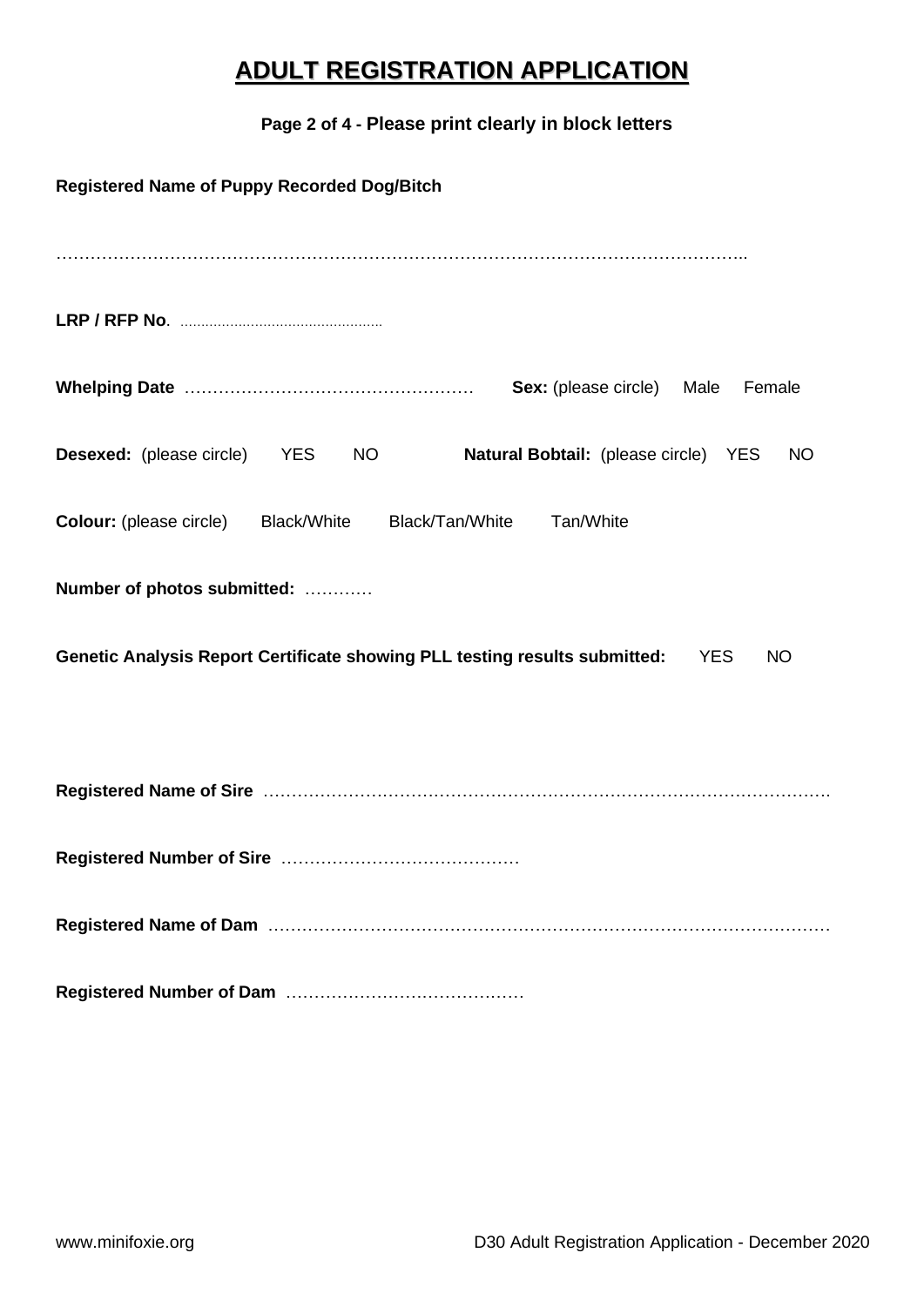**Mini Foxie Club of Australia Inc.**

### **ADULT REGISTRATION APPLICATION**

**Page 3 of 4 - Please print clearly in block letters**

(Name of Dog/Bitch)

**HEALTH DECLARATION** for: ………………………………………………………………….

This declaration must be completed by a Veterinary Surgeon after the dog/bitch is 12 months of age.

| <b>General Health</b>                                                                                                                                                                                                                                  |                                                                                                     |                                                            |              |                                                          |  |  |  |
|--------------------------------------------------------------------------------------------------------------------------------------------------------------------------------------------------------------------------------------------------------|-----------------------------------------------------------------------------------------------------|------------------------------------------------------------|--------------|----------------------------------------------------------|--|--|--|
|                                                                                                                                                                                                                                                        |                                                                                                     |                                                            |              |                                                          |  |  |  |
| <b>Bite</b>                                                                                                                                                                                                                                            | $\Box$ Overshot                                                                                     | $\Box$ Undershot                                           | $\Box$ Level | $\Box$ Scissor                                           |  |  |  |
|                                                                                                                                                                                                                                                        | Note: The correct bite of a Miniature Fox Terrier (Mini Foxie) is a scissor bite, not a level bite. |                                                            |              |                                                          |  |  |  |
| <b>Comments</b>                                                                                                                                                                                                                                        |                                                                                                     | <u> 1980 - Johann Barn, amerikansk politiker (d. 1980)</u> |              |                                                          |  |  |  |
|                                                                                                                                                                                                                                                        | Descended Testicles<br><u>Descended</u> Testicles <sub>D</sub> One                                  |                                                            | $\Box$ Two   | □ None □ Not Applicable                                  |  |  |  |
| <b>Patellae</b>                                                                                                                                                                                                                                        | $\Box$ Normal                                                                                       |                                                            |              | $\Box$ Abnormal: Grade __________ (on a scale of 1 to 4) |  |  |  |
| <b>Comments</b>                                                                                                                                                                                                                                        |                                                                                                     |                                                            |              |                                                          |  |  |  |
| Height to the withers ___________ cms Weight __________ Dkg                                                                                                                                                                                            |                                                                                                     |                                                            |              |                                                          |  |  |  |
| <b>Weight is considered to be</b> $\Box$ Healthy weight for height $\Box$ Overweight<br>$\Box$ Underweight<br><b>Comments</b><br><u> 1980 - Johann Barn, amerikan besteman besteman besteman besteman besteman besteman besteman besteman besteman</u> |                                                                                                     |                                                            |              |                                                          |  |  |  |
|                                                                                                                                                                                                                                                        |                                                                                                     |                                                            |              |                                                          |  |  |  |
|                                                                                                                                                                                                                                                        | <b>Please verify Microchip Number</b>                                                               |                                                            |              |                                                          |  |  |  |
| I certify that the information stated is correct to the best of my knowledge                                                                                                                                                                           |                                                                                                     |                                                            |              |                                                          |  |  |  |
|                                                                                                                                                                                                                                                        |                                                                                                     |                                                            |              |                                                          |  |  |  |
|                                                                                                                                                                                                                                                        |                                                                                                     |                                                            |              |                                                          |  |  |  |
|                                                                                                                                                                                                                                                        |                                                                                                     | $\prime$                                                   | $\sqrt{2}$   |                                                          |  |  |  |
|                                                                                                                                                                                                                                                        | <b>Signature of Veterinary Surgeon</b>                                                              | <b>Date</b>                                                |              | <b>Name and Address of Veterinary Surgeon</b>            |  |  |  |